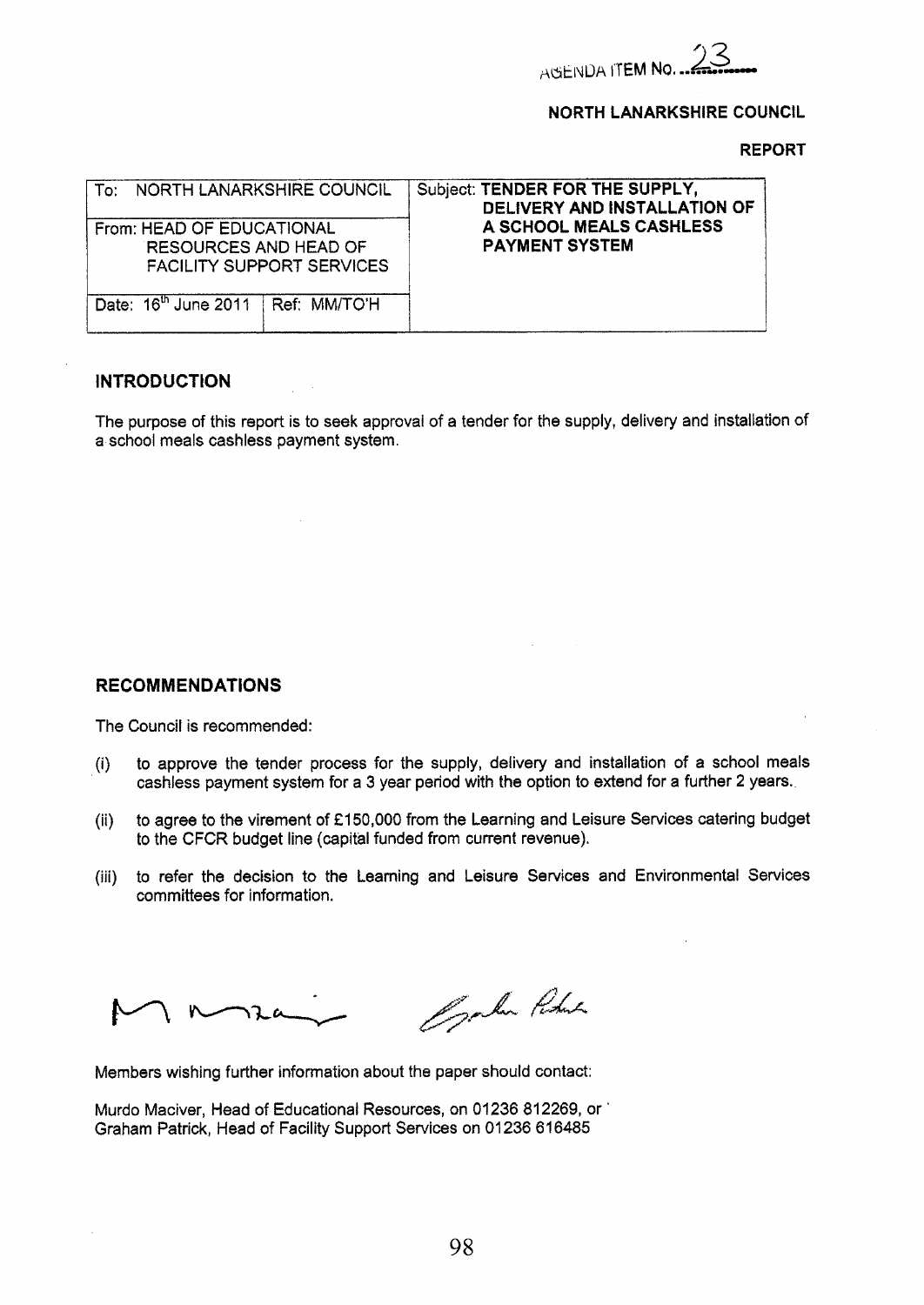# **NORTH LANARKSHIRE COUNCIL: LEARNING AND LEISURE SERVICES**

# **TENDER FOR THE SUPPLY, DELIVERY AND INSTALLATION OF A SCHOOL MEALS CASHLESS PAYMENT SYSTEM**

# **Report by Head of Educational Resources**

# I. **Purpose of Report**

1.1 The purpose of this report is to seek approval of **a** tender for the supply, delivery and installation of a school meals cashless payment system.

#### **2. Background**

- 2.1 The existing arrangements for the supply, delivery and installation of the school meals cashless payment system expired in February 2011. In 2010/11 Learning and Leisure Services received additional funding of £1m to support the strategy to increase school meal uptake, particularly free meals reflecting the national changes in free school meal entitlement from August 2009. It has been identified that the overall budgeted level of payment to Catering **is** projected to under-spend by around €1 50,000 which could allow the rollout of the cashless payments system in 201 1/12.
- **2.2** Cashless payment systems currently operate in **48** schools. This request to tender **is** part of a continuing initiative **by** Learning and Leisure Services *to* roll out the cashless payment system in schools as resources become available. The current payment system service provider is **CRB** Solutions.
- 2.3 The approach adopted by the service is to prioritise the installation of cashless systems in schools which have the highest free meal entitlement. There is strong evidence that the provision of **cashless** systems increases uptake by removing any stigma associated with free meals.

For example, a previous installation of system in *8* primary schools increased the uptake by **8.9%.** At the same time daily uptake in other primaries decreased by 6.2%

During 2010/2011 cashless systems were installed in **4** primary schools. As a result the average daily free meal uptake increased by 13.05% compared an increase of 1.55% in *the*  sector as a whole the previous **year.** 

# **3. Proposal**

- 3.1 It is proposed that this tender for the supply, delivery and installation of a school meals cashless payment system will have a duration **of** 3 years with the option to extend for a further 2 years. The tender in the first year will cover 6 primary schools and the upgrading of existing systems up to the value of €1 **50,000.**
- 3.2 Systems will be installed in these schools with the highest free meal entitlement and without **a**  cashless system. The schools, together with their free meal entitlement are as follows: Logans Primary **(52.8%),** Thornlie Primary (35.5%): **St** Serf's Primary **(42.5%),** St Margaret of Scotland Primary **(35.5%)** and the joint campus Wishaw Academy Primary and St tgnatius Primary (53.5%). The tender **also** provides for upgrades for **4** secondary schools; Brannock High, Kilsyth Academy, St Maurice's High and Our Lady's High School, Cumbernauld.